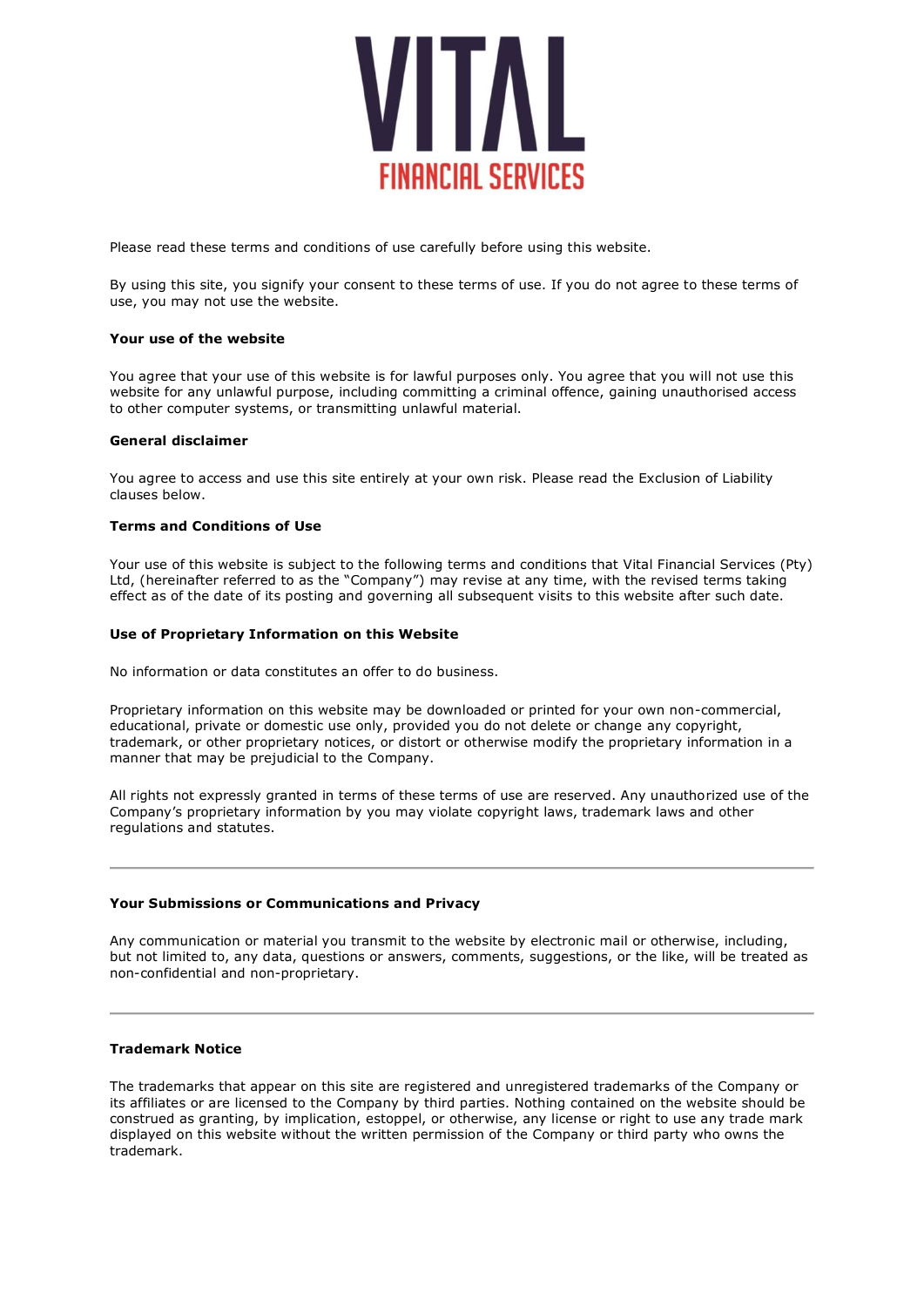

## **Copyright Notice**

All contents of the Company's website are subject to copyright protection and reproduction of the content, or any part thereof, is prohibited without prior consent of the Company.

# **External links and advertising**

Any third party wishing to link to this website from their website must obtain permission from the Company by directing such request to the Company and permission may be granted on terms and conditions agreed. The Company's website may contain links to other web sites ("Linked Sites"). The Linked Sites are not under the control of the Company and the Company is not responsible for the contents of any Linked Site, including without limitation any link contained in a Linked Site, or any changes or updates to a Linked Site. The Company is not responsible for webcasting or any other form of transmission received from any Linked Site. The Company is providing these links to you only as a convenience, and the inclusion of any Linked Site does not imply endorsement by the Company of the site or any association with its operators and should not be construed as constituting any relationship or endorsement of the Linked Site and reliance on all information provided by the external Linked Site is done so at your own risk.

# **Exclusion of Liability**

The use of this website is at the user's own risk.

Under no circumstances whatsoever shall the Company be liable for any loss arising out of, or in connection with, the use of information available from this website whether direct or indirect including, without limitation, any liability relating to any loss of use, interruption of business, lost profits or lost data, or incidental, special or consequential damages of any kind.

The information on this site is intended for general information purposes only and is not intended to serve as financial or other advice.

Whilst the Company endeavours to ensure that the information on this site is accurate and complete, the Company makes no warranties about the accuracy, reliability, completeness or timeliness of the proprietary information, software text, graphics, and links, or about results to be obtained from using the website.

# **Materials provided to the Company or posted at any Company website**

The Company does not claim ownership of the materials you provide to the Company (including feedback and suggestions) or post, upload, input or submit to any Company website or its associated services (collectively "Submissions"). However, by posting, uploading, inputting, providing or submitting your Submission you are granting the Company, its affiliated companies and necessary sublicensees permission to use your Submission in connection with the operation of their internet businesses including, without limitation, the rights to: copy, distribute, transmit, publicly display, publicly perform, reproduce, edit, translate and reformat your Submission; and to publish your name in connection with your Submission.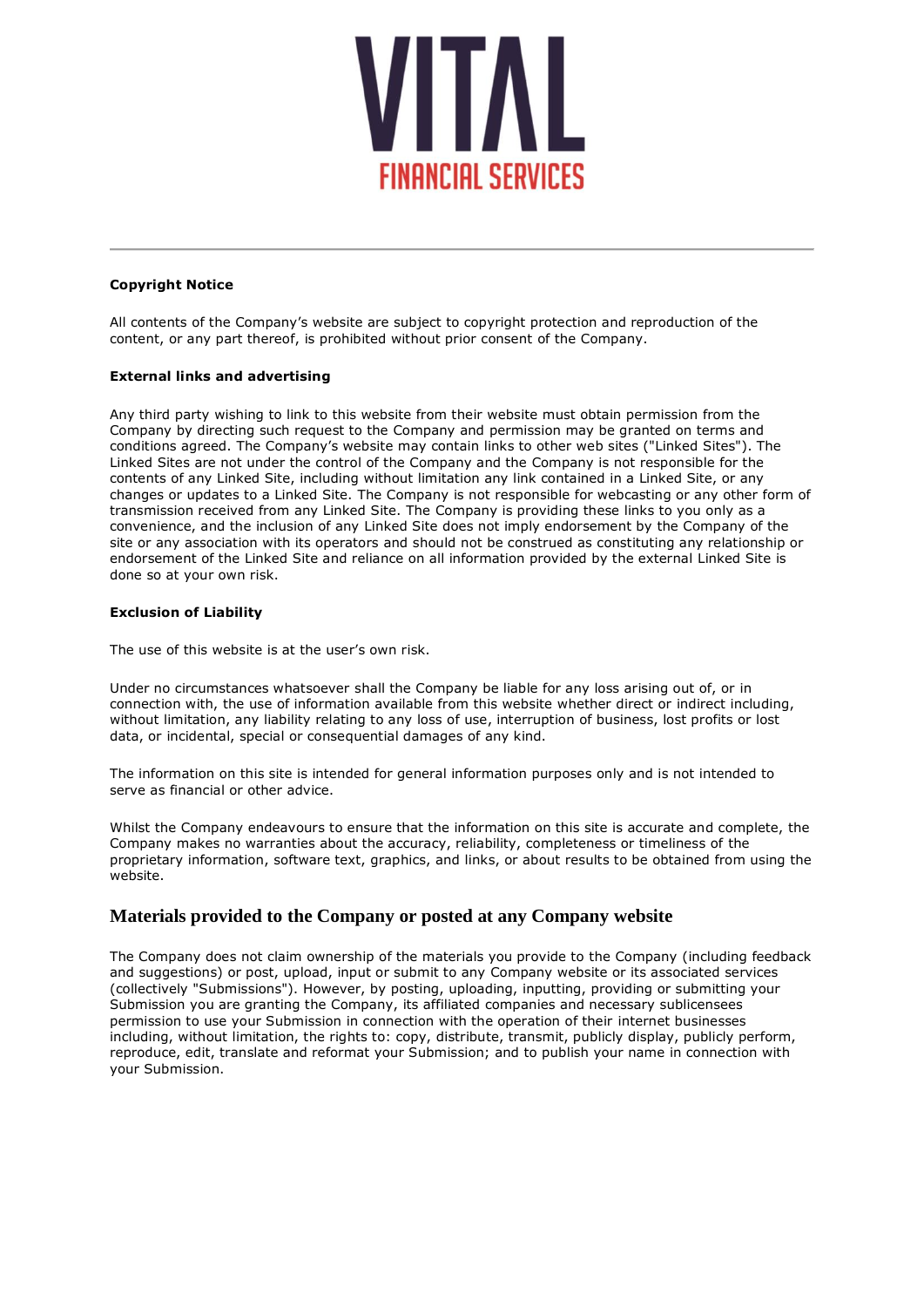

No compensation will be paid with respect to the use of your Submission, as provided herein. The Company is under no obligation to post or use any Submission you may provide and may remove any Submission at any time in the Company's sole discretion.

By posting, uploading, inputting, providing or submitting your Submission you warrant and represent that you own or otherwise control all of the rights to your Submission as described in this section including, without limitation, all the rights necessary for you to provide, post, upload, input or submit the Submissions.

# **Enforceability**

If any of the foregoing is not fully enforceable for any reason, the remainder shall nonetheless continue to apply.

## **Jurisdiction**

These terms and conditions shall be governed by, and construed in accordance with, the laws of the Republic of South Africa without giving effect to any principles of conflict of law. You hereby consent to the exclusive jurisdiction of the High Court of South Africa in respect of any disputes arising in connection with your use of this website, or these terms and conditions or any matter related to, or in connection therewith.